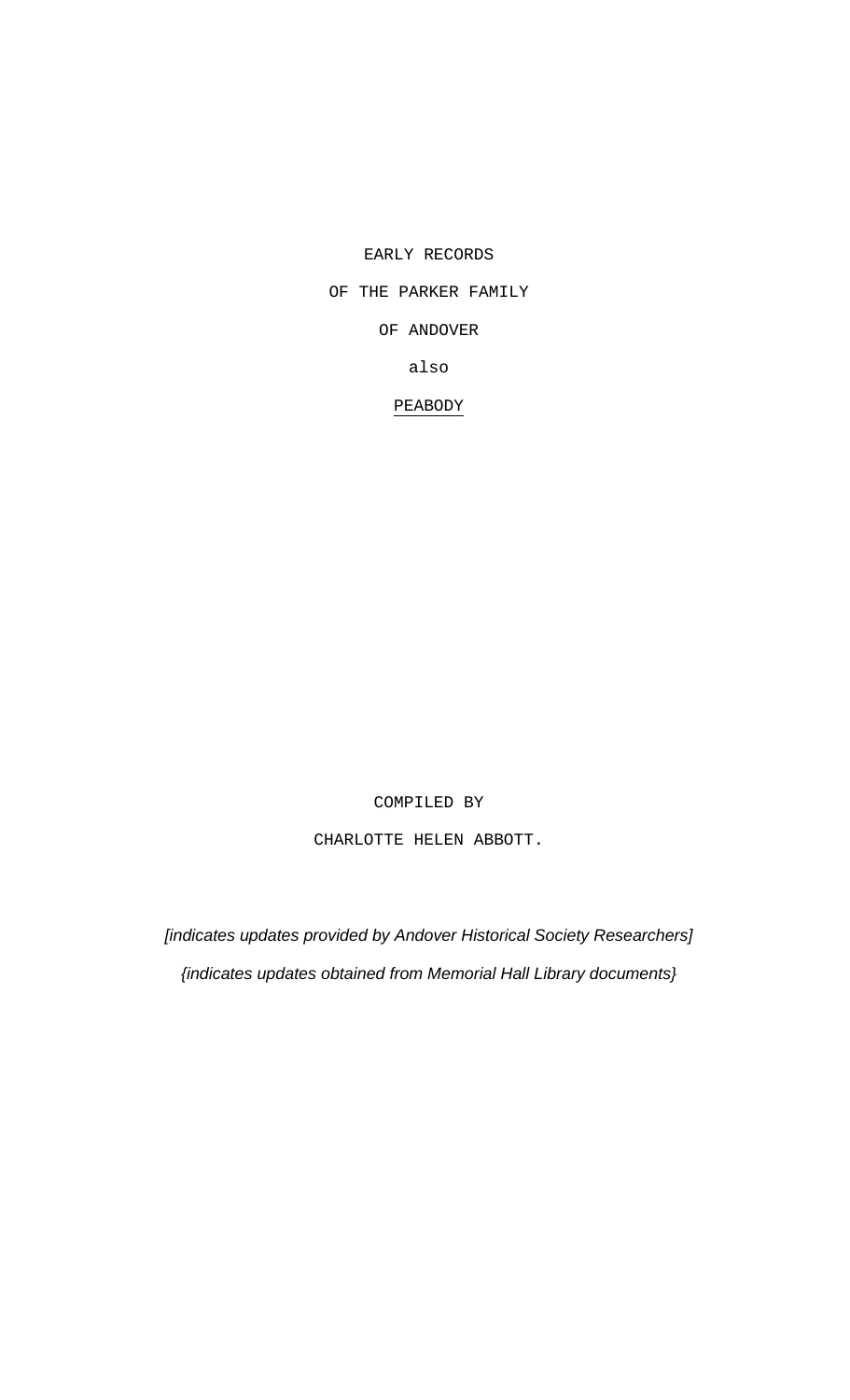### The PARKER FAMILY OF ANDOVER

Joseph Parker, who, according to the terms of his will, had an estate in Ramsay, England was one of the first freeholders of Andover. He was in Newbury in 1642 and came to ANDOVER in October, 1645. His estate was on the site of the present Stevens' Mill in North Andover. John's wife was a Mary-- -, presumably Mary STEVENS. In his will, made 1678, John leaves the bulk of his property to Mary, with instruction for the care of two of their sons, who are non compos mentis, "by God's providence." Mary, also declared to be non compos mentis in wills, died in 1695.

At his death, Joseph appoints as overseers of his estate, his "loving brother, NATHAN PARKER, and loving friends, Lieut. John Osgood, Ensign Henry Ingalls, and Thomas Chandler."

NATHAN PARKER "the loving brother", died here in Andover, June 25, 1685. His first wife is said to have been Susan Short of Newbury, whom he married on Nov. 10, 1648; she died in Andover, Aug. 26, 1651; he took for a 2nd wife, Mary Ayer, daughter of John and Hannah of Newbury. Poor Mary was accused of witchcraft by Mercy Wardwell and William Barker,-confessed witches,- who declared that she assisted them in tormenting Timothy Swan, who died that year.(1692).(His stone is in North Parish Yard.) Ten or more of the "witches" confessed to having their astral bodies appear at the bedside of sick Timothy, and torture him by punching him with iron spindles, pins and tobacco pipes. In consequence, Mary Parker was hanged at Salem in 1692.

Nathan's estate was in North Parish on the site of the present Unitarian parsonage on Chestnut street, and at his death, the widow

Mary and son John are executors. He mentions no others. He leaves a horse, hive of bees, house and barn; 17 acres of post-yard;39 acres behind the barn;9 on West side Shawshin;40 acres on upland in No.Parish 49 acres in meadows; 51 acres in Town Rights;4 parcels of 1st Division, etc. Total value £472.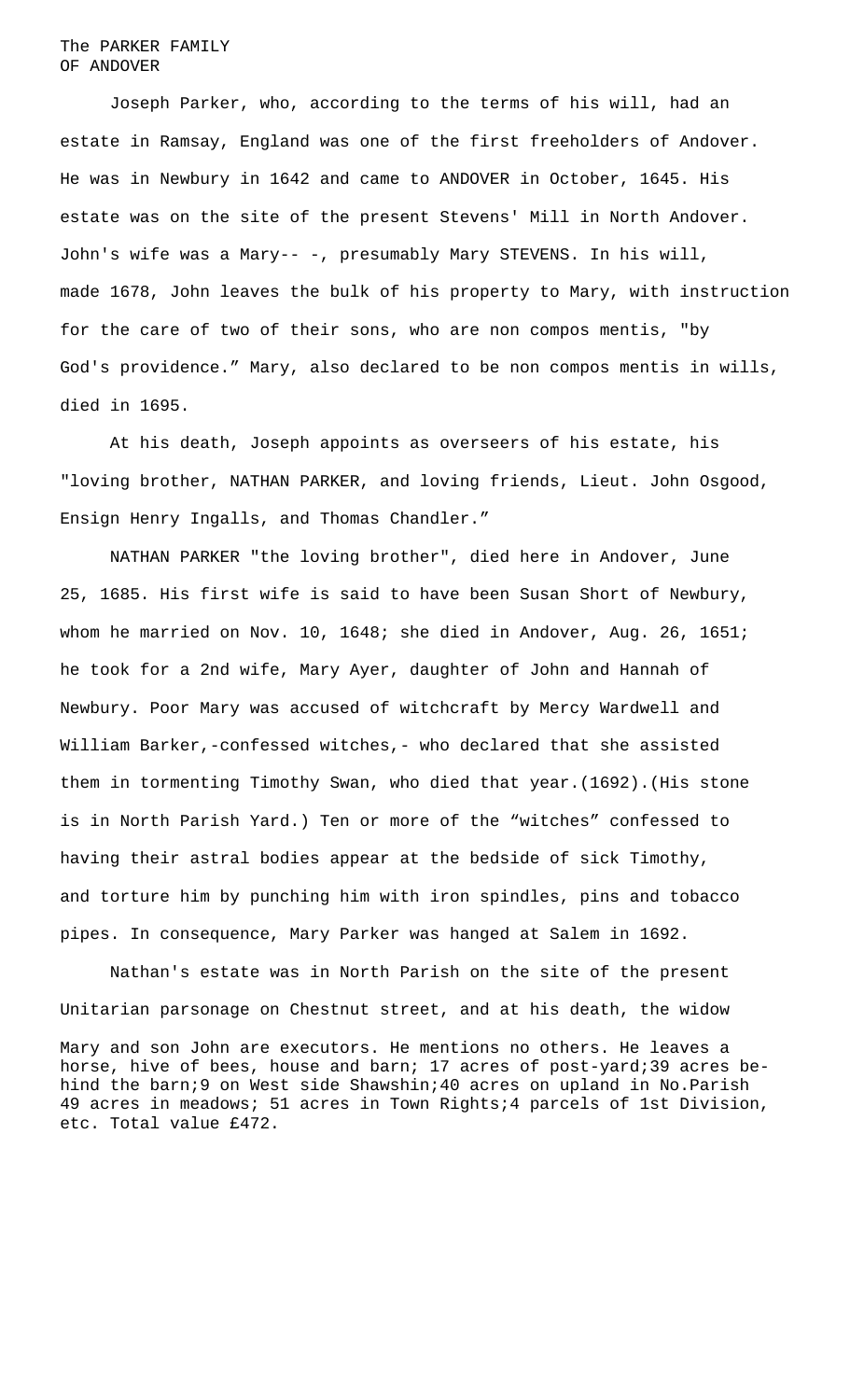### The PARKER FAMILY  $-2-$

# Joseph(1) Parker and his wife, Mary, had:-

- Joseph (2) b. m. Elizabeth Bridges in 1680; he d. 1684, leaving everything to Elizabeth, until his only son, Joseph(3) should be of age. His "dear and loving friends, Capt. Dudley Bradstreet and Capt. John Osgood" were to be overseers of the property. He died before he could sign the will, but Bradstreet and Osgood took oath that they drew up the paper three days before his death, and it held. The estate was valued at  $£$  402; included: Arms; Tools; Gristmill and water privileges: 60 acres over the Shawshin; 50 acres by Great Pond; 20 acres near the Shoe Meadow; 10 acres of upland by the Shawshin; an old house; barn; post-yard above the mill. Books at £ 1. In 1686, widow Mary *{Elizabeth}* took for a 2nd husband, Samuel Hutchinson.
- Stephen(2), b. 1651; m. 1st in 1680, Mary Marston, daughter of John Marston and w. Martha; she was b. 1655; d. 1693; he m. 2nd. Susanna Hartshorn who was previously married to John Devereaux of Marblehead; Stephen d. May 2, 1718.
- Thomas(2), b . --- (really the 2nd son); d. 1708; non compos mentis; his land was sold for £ 143 to John Aslebe in 1704; with his brother Stephen, above.
- Hester (2), b. 1654; not named in will of father.
- John(2), b. 1656; killed in 1677 at Black Point, the sea end of Scarboro, Maine.
- Samuel(2), b. 1659; m. March 19, 1689, Martha Gage; he bought a farm in Haverhill; was killed by Indians, Aug. 31, 1690. No ch. found

Ruth (2), b. 1660; m. a Gyle of Haverhill; had: Joseph(3); Ebenezer(3); James (3);  $Ruth(3); Mary(3); Ellizableth (3); Sarah(3).$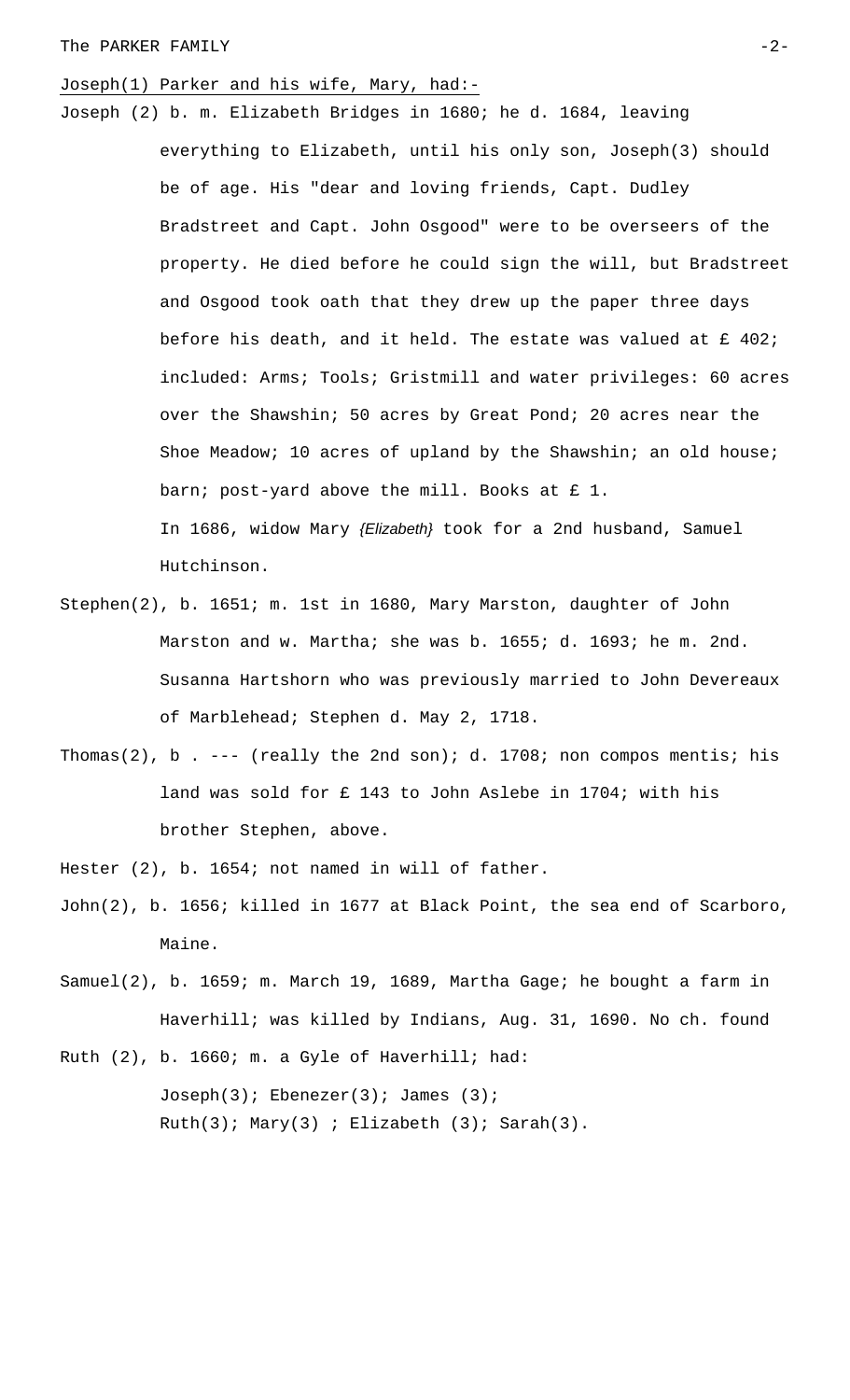### The PARKER FAMILY  $-3-$

# Children of Joseph(1) Parker and wife, Mary (cont.) :-

Sarah (2) bapt. July 5, 1678; in will of father, called wife of Ben Sabin; was res. of New London, Conn. before 1710; she was m. in Medfie1d, Ju1y 15, 1678; (perhaps Mary Johnson, wife of Return Johnson of Medfield made the match, as she was here about that time.) Ben died in Pomfret, Conn.

Mary (2), b. ; m. Ben Frye of Andover, 1678, the year her father died; she was a widow in 1709 when quit-claims were signed on the estate of Sam(2).

### --- --- ---

### Nathan (1) Parker and wife, Mary Ayer, had: \*\*\* -see below)

John(2), b. in Newbury, Dec. 1653; he m. Hannah Brown, 1687; he was in the Narragansett fight; d. 1738. Hannah d. 1734

James (2), b. 1655; killed by Indians 1677 at Black Point.

Mary (2), b. 1657; d.y.

Hannah (2), b. 1659

Mary (2) 2nd., b. 1660; m. Joshua Richardson of Newbury, Jan. 31, 1679; he was son of Edward, b. 1654; she d. May 7, 1685.

Elizabeth (2), b. 1663; m. 1684 John Farnum.

Robert(2), b. 1665; d. 1688.

Joseph(2), b. about 1669; m. about 1700, Lydia Frye, b.1680; he d. 1748; she d. 1743; he was inn keeper in No.Parish; left estate valued at £ 3030. Homestead East of Shawshin River.

Sarah (2), b. 1670.

Peter(2), b. 1676.

\*\*\* Nathan (2), b. before 1651; was son by 1st wife, Susan Short; he m. Mary Little; lived in Newbury; is named in the will of Henry Short. Nathan(1) Parker was witness in 1649 that the two Andover constables had not settled the Weights & Measures. He was fence-viewer in 1669; constable in 1674. --- --- ---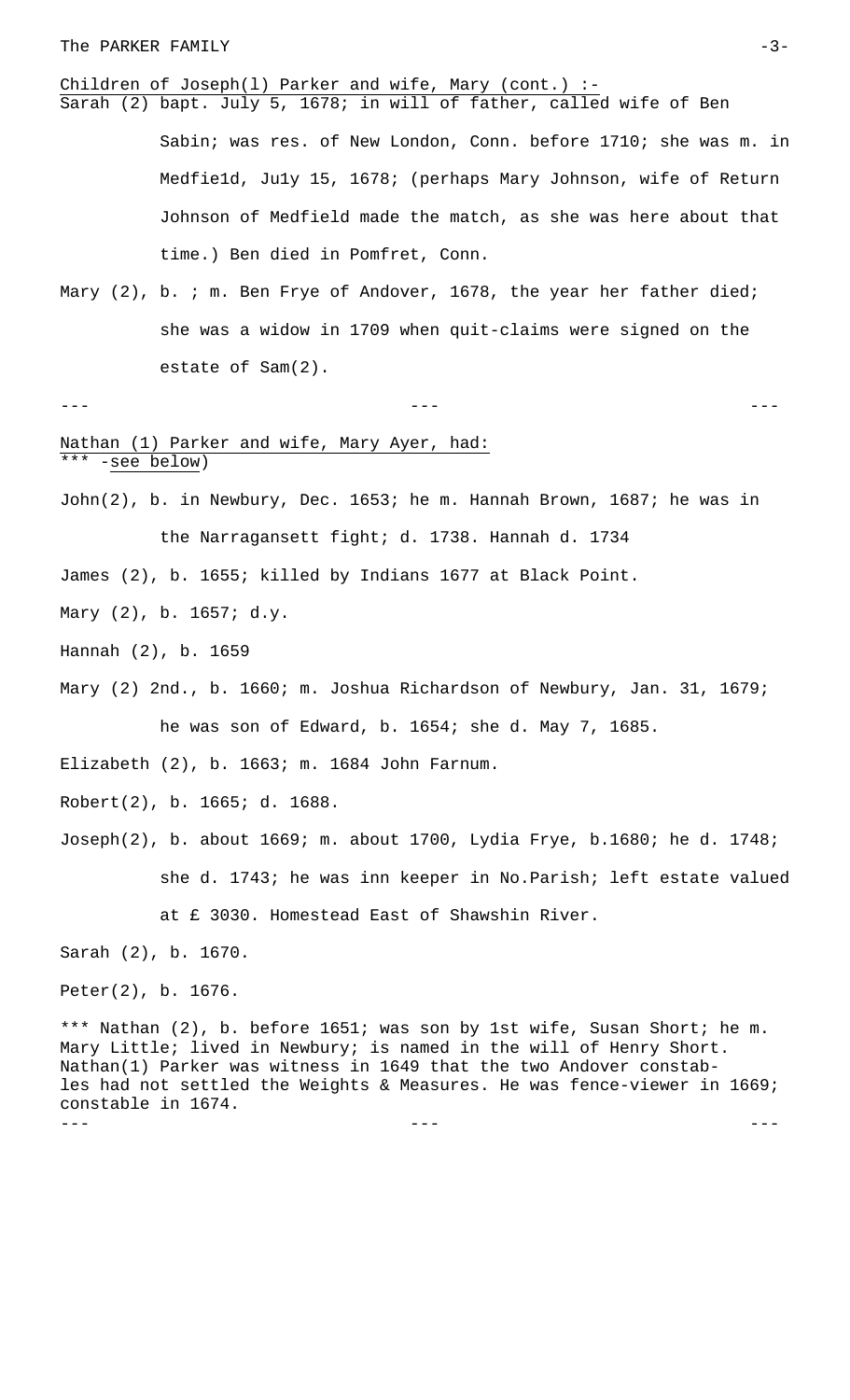### The PARKER FAMILY  $-4-$

Joseph(2) Parker(Joseph(1) and wife, Elizabeth Bridges, had:

Joseph(3), b. 1682; m. Abigail Mitchell, 1712; she was daughter of Andrew Mitchell of Haverhill; he was a joiner; he d. Nov. 9, 1715; buried in North Parish Yard; she d. 1717.

```
--- --- ---
```
Stephen(2) Parker(Joseph(l) and wife, Mary Marston, had:

Stephen(3), b. 1682; d.y.

Stephen(3), b. 1683;-

- Mary (3), b. June 30, 1686; pub. Jan.20,1711 to James Bodwell of Haverhill; he was b. Jan. 16, 1691; Mary d. about 1738; he m. 2nd., Sept. 1, l739, Sarah Austin, daughter of Sam Austin and wife, Lucy Poor, b. 1692; he d. before 1752; Sarah m. 2nd., in 1752, Dr. Tybott of Methuen.
- Elizabeth (3), b. 1692; m. Daniel Bodwell of Methuen; he m. 2nd., Susan Devereaux.

Ruth (3), b. 1695.

Samuel (3), b. 1702; m. Esther Davis of Billerica, 1734.

Hannah (3), b. Feb. 27, 1705.

Hephziba (3) b. in Watertown; m. Feb. 27, 1717, Jonathan Phillips.

--- --- ---

(In 1709, Stephen (2) Parker,(Above) who was then in Cambridge, gave up all rights in the estate of Sam(2), late of Haverhill- to brother, Joseph, of Andover. This was the final settlement of the estate under the 1684 will.

Stephen (2) Parker was a Constable in North Parish and fence-viewer in 1693; was a Surveyor 1695; Corporal, 1696 and Surveyor.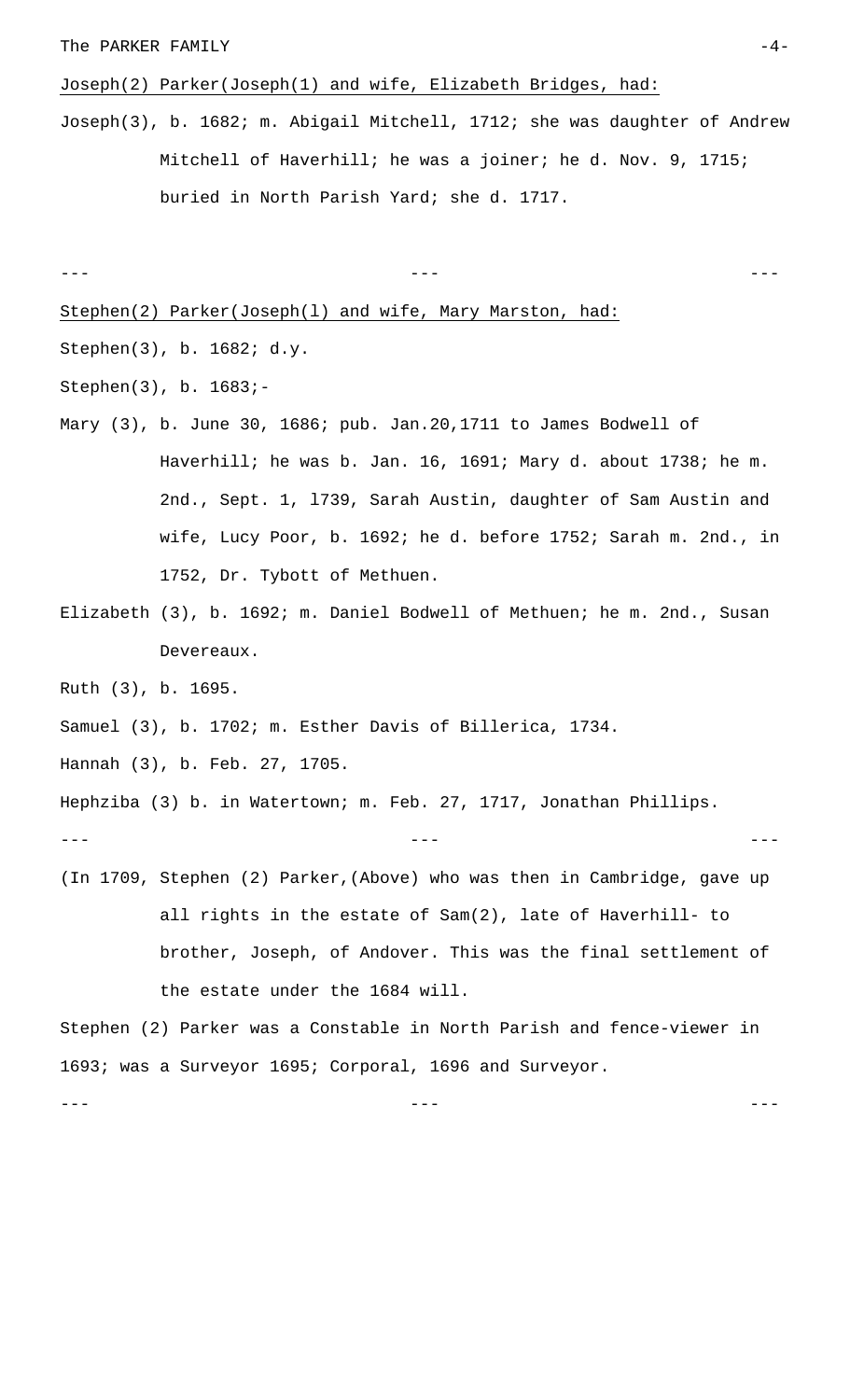John(2)Parker (Nathan(l) and wife, Hannah Brown, had:-

John(3), b. 1688.

- Nathan(3), b. 1690; m. Elizabeth Gage of Bradford, daughter of John(3) and wife Sarah; she d. 1734; he m. 2nd., 1735, Hannah Stevens, daughter of Ebenezer Stevens and wife Joan Sprague, b. 1709; he d. 1756.
- Ben(3), b. 1693; m. Sarah Chadwick 1727; he d. 1732.
- James (3), b. 1696; m. Phebe Ingalls, 173l; he was a Capt.; d. April 18, 1763.

Hanna (3), b. 1699.

Mary (3), b. 1703; think she m. Dean Robinson, according to a deed in 1725.

Jonathan(3), b. l707; m. Hannah Frye, 1737; he d. 1767; she d. 1784.

--- --- ---

# Joseph(2) Parker(Nathan(1) and wife, Lydia Frye, had:-

- Joseph (3), b. 1700; m. Mary Emery, 1722; she was b. 1700, dau. of Jos. Emery and w. Eliz. Merrill; she d. 1735; he m. 2nd., Martha Johnson, 1735; she was b. l715, dau. of Timothy Johnson and w. Catherine Sprague; Joseph d. 1754; Martha m. 2nd., Lieut. Robt Russell of Reading;, as his 4th wife; he was son of Thos. Russell and w. Phebe Johnson.
- Mary (3), b. 1702; d. 1707.

Lydia(3),b. 1704; d. 1716.

Martha (3), b. 1707; m. Joseph Tuck, 1727.

Phebe (3), b. Aug. 17l1; m. John Varnum of Dracut, a soldier of the French War, 1730; he was b. 1714, son of John Varnum and w. Dorothy Prescott; fell in love with Phebe while dining at her father's tavern, en route to the war; (see Bailey "Sketches of Andover.") (I think her father's estate lay somewhere near Wilson's Corner, on road from Salem to Frye Village.)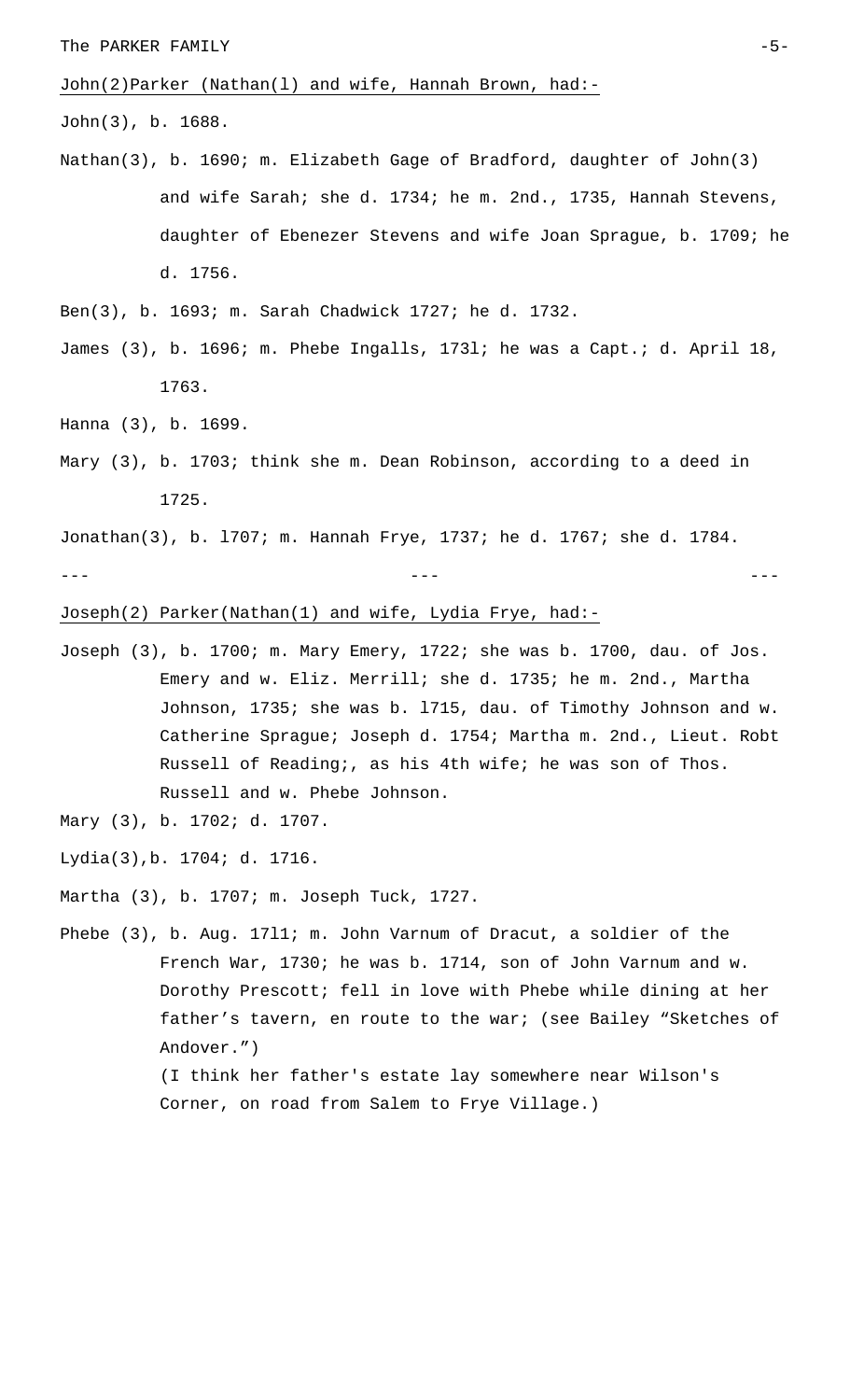### The PARKER FAMILY  $-6-$

# Children of Joseph(2)Parker and wife, Lydia Frye, ( cont.):-

Peter(3), b. 1714; was a Capt.; m. Hannah Swan, 1734; she was dau.of Robert Swan and w. Hannah Stevens of Andover, b. 1716; she d. 1761; he d. 1795. Peter went in 1760 in exp. to Cape Breton in Bagley's Rgt; later to West Indies; returned yr. his wife died. Lydia (3), b. 1717; m. Thomas Read of Woburn, 1737.

James (3), b. 1723; fate unknown.

--- --- ---

### Joseph(3)Parker (Joseph(2-1) and wife, Abigail Mitchell, had:-

Joseph(4), b. 1712; m. Martha Barker, 1734; did he own land in Pembroke but not live there?

Samuel (4) b. 1714; did he also own land in Pembroke?

James (4), b. 1716; did he live on Free Church site; did he m. Dinah---? --- --- ---

Samuel(3) Parker (Stephen(2) Jos.(1) and wife, Esther Davis, had: child (4), b. and d. 1741.

--- --- ---

Nathan(3) Parker, (John(2) Nathan(1) and wife, Elizabeth Gage, had:-Elizabeth(4), b. 1733.

### by 2nd wife, Hannah Stevens:-

Hannah(4), b. 1738; did she m. Cyrus Marble, 1760? Nathan(4), b. 1740 ; m. Anna-- - before 1770; d. 1779 John(4), b. 1742; was a Col.; m.l771 Abigail Osgood, b. 1742, daughter of Josiah; he was a Corporal, 1775 ; sold 57 acres near Boston Road to Wm. Johnson, 1782; he d. 1833; she d. 1833 also.

(Nathan(4) left a small estate to widow, Ann; everybody owed him; he had a"cow; a pigg; pillion and no horse".) (In 1782, Col. John Parker sold to John Johnson of Andover, 51 acres of land near the Boston Road that goes by Ben Stevens; some near Chickerings." This was the homestead of Nathan(3) on Bradford Road crossed by it near Great Pond- land that was John Aslebe's.")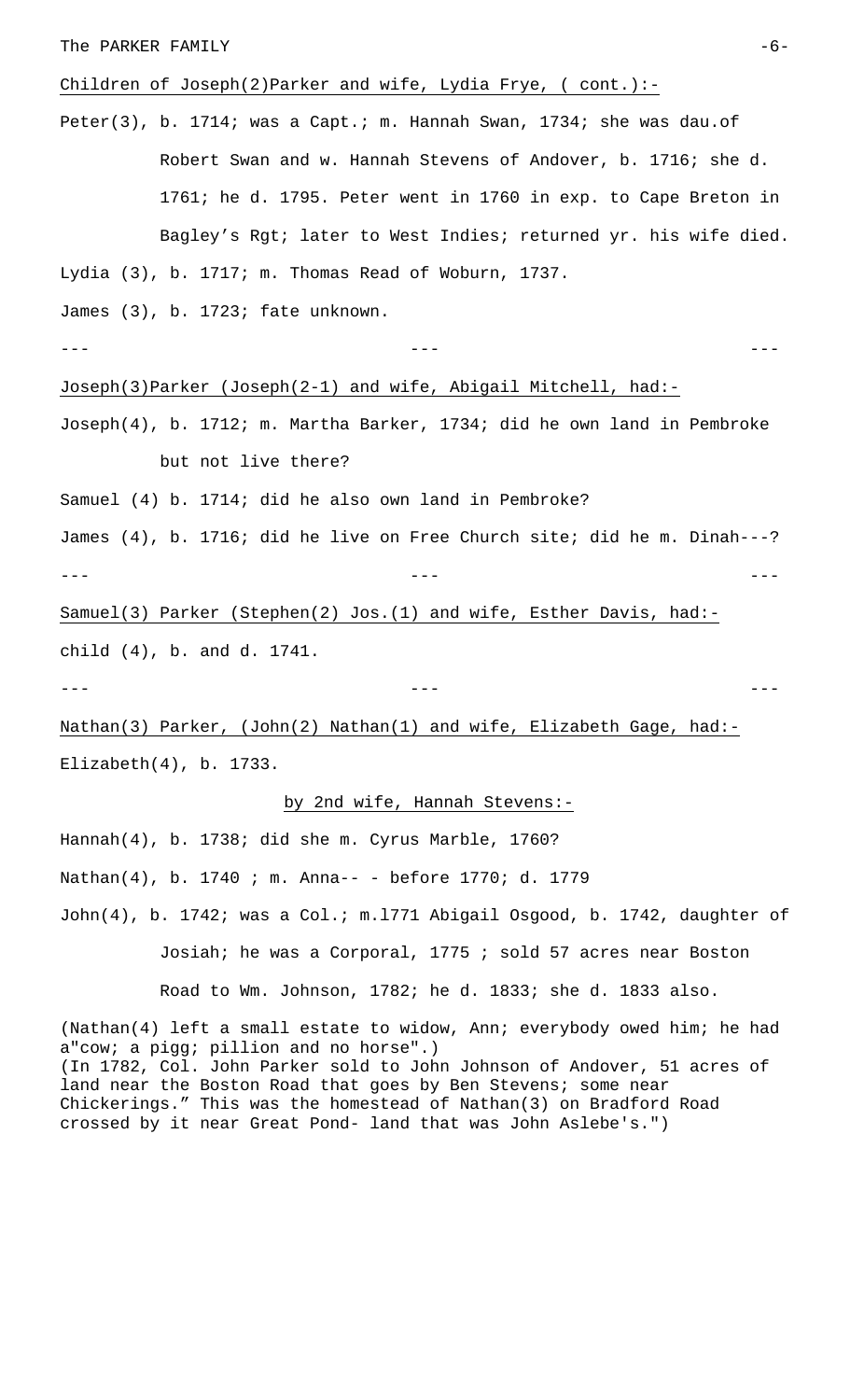The PARKER FAMILY  $-7-$ 

Ben(3)Parker(John(2)Nathan(1) and wife, Sarah Chadwick, had:-

child (4), b. 1728.

Asa (4), b. 1729; m. Sarah Marble, 1752; she d. 1779; he m. 2nd, Apphia Spofford, dau. of Nath Spofford and Sarah Smith of Rowley; Asa was a Capt.; veteran of Revolution; residence Boxford; deacon; d. 1820.

Ben(4), b. 1730; did he go to Boxford?

--- --- ---

### Capt. James(3)Parker(John(2) Nathan(1) and wife, Phebe Ingalls, had:-

child (4), b. 1732; perhaps ROBERT

Phebe (4), b. 1734; d. 1737.

Ann (4), b. 1736; m. John Bragg, 1753.

Jesse(4), b. 1738; a pioneer of Canada: see Bailey's "Sketches of And." page 266; possibly never returned.

James(4), b. 1746; veteran of Revolution; did he m. Phebe Noyes? Phebe (4), b. 1748.

Mary (4), b. l751; d. 1752.

Jonathan(3)Parker(John(2) Nathan(1) and wife, Hannah Frye, had:-

Jonathan(4), b. 1738; m. 1767 Hanna Robinson of Lynn; see Bailey, page 244. child(4), b. 1740.

--- --- ---

Phineas(4), b. 1750; veteran of Revolution.

John(4), b. March 16, 1753; m. Joanna Bailey of Haverhill, June 27, 1782; she was dau. of Amos Bailey, b. Aug. 16, 1756; she d. June 29, 1851; see page 114 Merrimac Valley Bailey's.

William(4), b. 1755; m. Mary Hovey of Boxford; see page 378 of Bailey's. Tabitha (4), ; m. David Frye, 1769.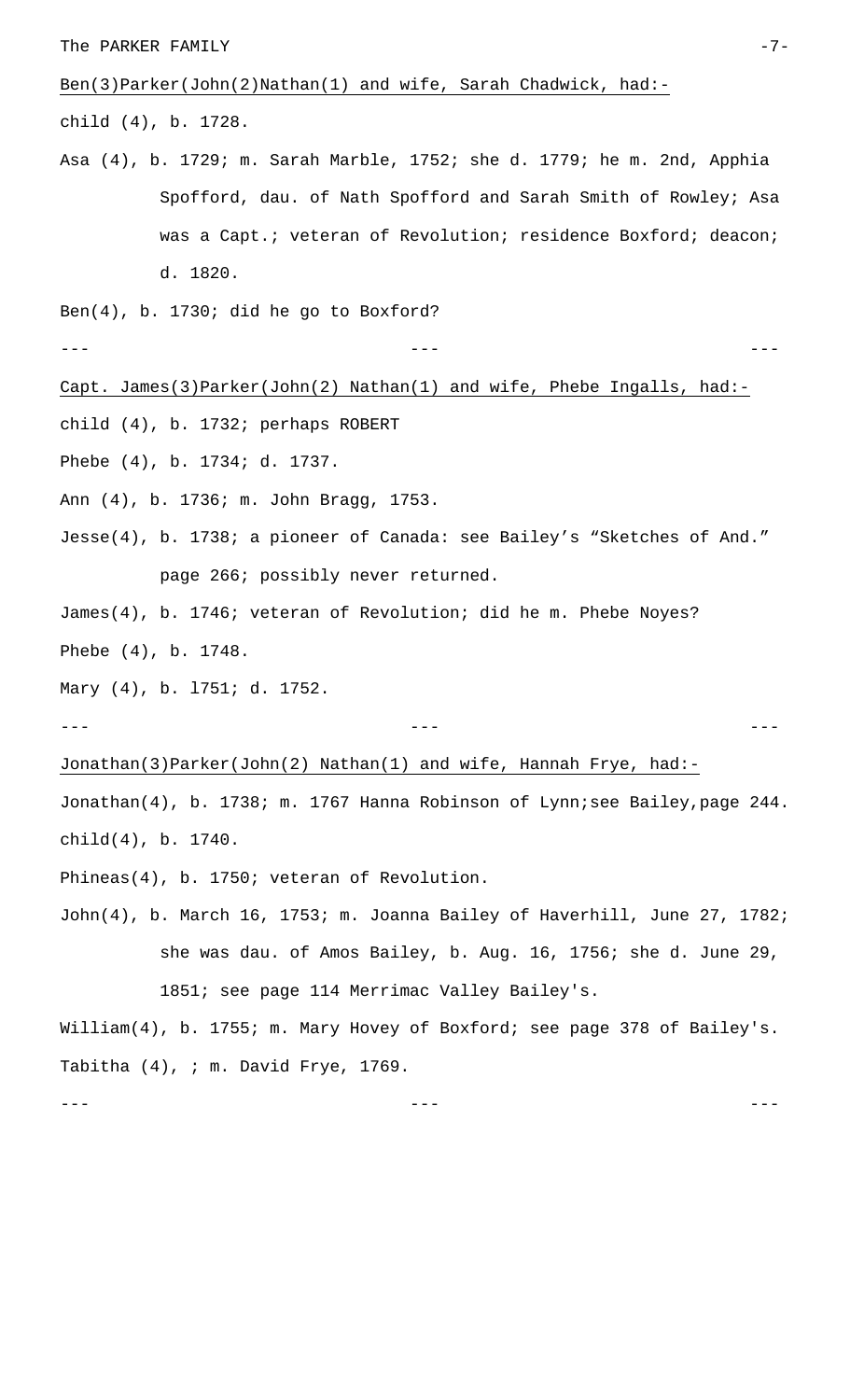### The PARKER FAMILY  $-8-$

Joseph (3) Parker (Joseph(2) Nathan (1) and wife, Mary Emery, had:-

Joseph(4), b. 1724; d. 1724.

- Joseph(4) 2nd., b. 1726: m. Hannah Abbott, 1754; went to Pembroke, N.H.; he was a veteran of the French Wars.
- Michael (4), b. and d. 1728.
- James (4), b. 1730 d. 1738.
- a son (4),b. 1733.

# by 2nd wife, Martha Johnson:-

- Sarah(4), b. 1741; d. 1747.
- Phineas (4), b. 1745; d. 1747.
- Michael(4) 2nd., b. 1746; veteran of Revolution; Capt.; m. Phebe Farrington,1770; she d. in Methuen, Sept.9, 1825 at 77; he d. 1819;
- Phineas(4) 2nd., b. 1749; did he m. Hannah Chandler 1775, and go to Concord or Bath, N.H.; She was dau. of Wm. Chandler and w. Rebecca Lovejoy of Andover.
- James (4), b. 1751.
- Mary (4), b. 1753; did she m. Timothy Stevens, Jr., 1774?
- Peter (3) Parker (Joseph(2)Nathan(1) and wife, Hannah Swan, had:-
- Mary (4), b.1734; m. Enoch Ilsley of Falmouth, 1753.
- Hannah (4), b. 1736; d. 1742.
- Nathan (4), b. 1739; m. Mary Ford, 1765; he lived at Blue Hill, Me; was

and Hannah quit-claim to her father, Robert Swan's estate.)

--- --- ---

at seige of Louisburg; was a Col.

Peter(4), b. 1741; m. Phebe Marble, 1766 (?)

Hannah(4), b. 1743; d. 1746.

Robert(4), b. 1745; called Esquire, of Blue Hill. Hannah (4) 3rd., b. 1747; m. John White, 1780. Isaac(4),b. 1749; m. Pol1y- -;1786; she d. 1834 at 73. Lydia(4), b. 1752. Simeon(4), b. 1754. Phebe(4), b. 1757; d. 1759 (Peter (3) sold to Ben Ingalls,-house,land,barn,sawmill on Cochichewick River, land near Merrimac and Swan's Ferry. In 1760 they-Peter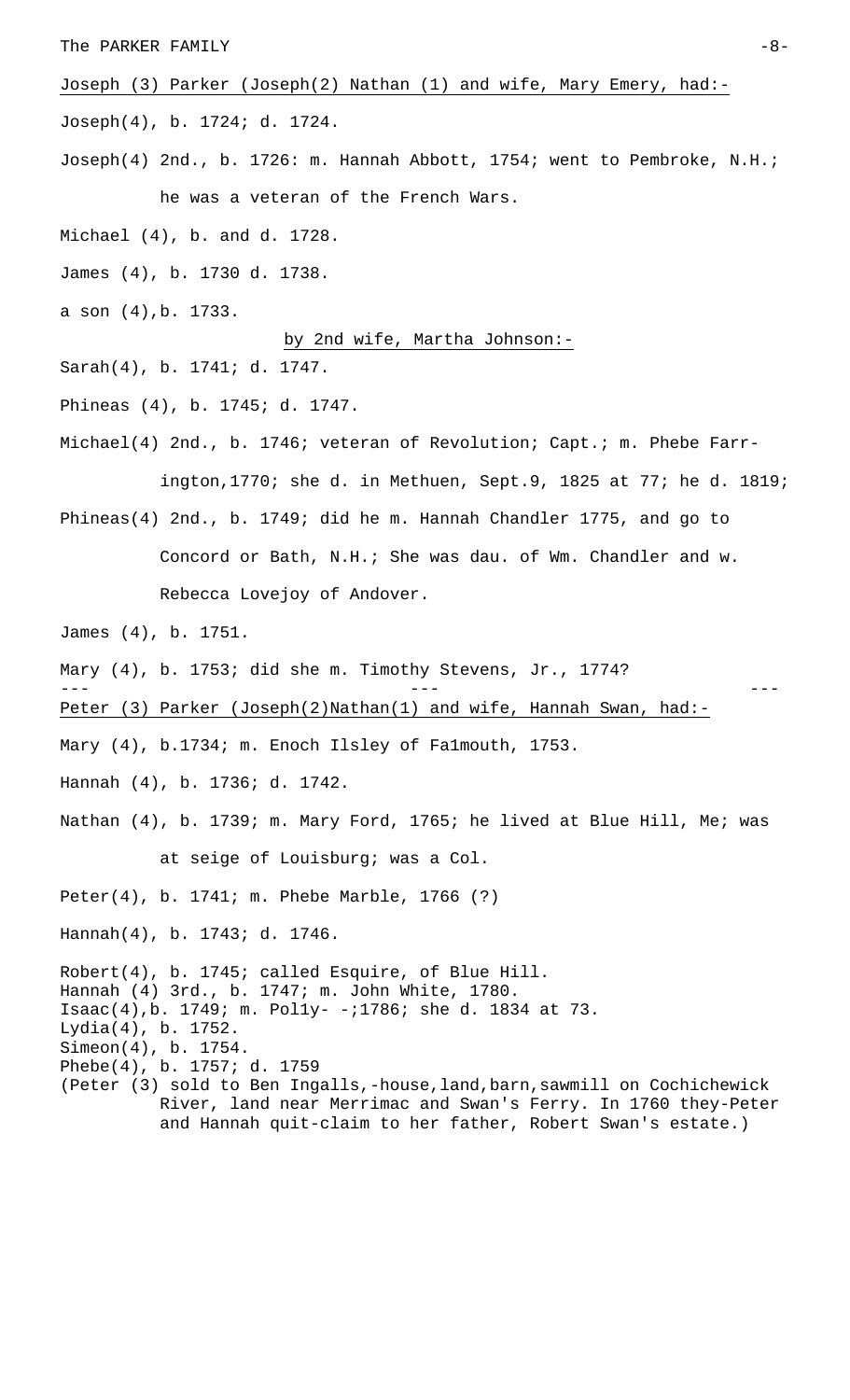# Joseph(4)Parker(Joseph(3)(2)(1) and wife, Martha Barker, had:-

Joseph(5), b. 1735, Oct. 9; m. Elizabeth Martin, 1757; she d. May 14, 1765; he m. 2nd, Zerviah Lincoln, b. July 31, 1746; she d.July 17,1825 at Hanover,N.H.; Joseph was at Bunker Hill and served during Revolution; he lived in Marlboro; burial place is unknown. *{Granville, Vt.?}*

Abigail(4), b.1737.

Martha(4), b.1739; m. Wm. Page, 1760.

Nathan (4), b. 1741.

Obadia(4), b. 1743; d. 1745.

Stephen(4), b. 1745

Obadiah(4) 2nd., b. 1747; d. 1749.

William(4), b. and d. 1749.

Josiah(4), b. 175l; d. in almshouse here l835; very likely non compos mentis and sent back here from some other town.

--- --- ---

James(4) Parker (Joseph(3)(2)(1) and wife, Dinah---- , had:-

James(5), bapt. 174l;-

Dalton(5), b. 1742; d. 1742; possibly mother was a DALTON

James (5), b. 1742; d. 1745.

Abigail(5), b. 1743

James(5), b. 1746 ; m. Mary Lovejoy; had no children; he ended his line of Parkers.

--- --- ---

Jonathan(3) Parker (John(2) Nathan(1) and wife, Hanna Robinson, had:- Jonathan (4), b. 1767. Dolly(4), b. 1771; prob. m. Samuel Foster of Amherst, N.H., 1798. Hannah (4), b. 1774.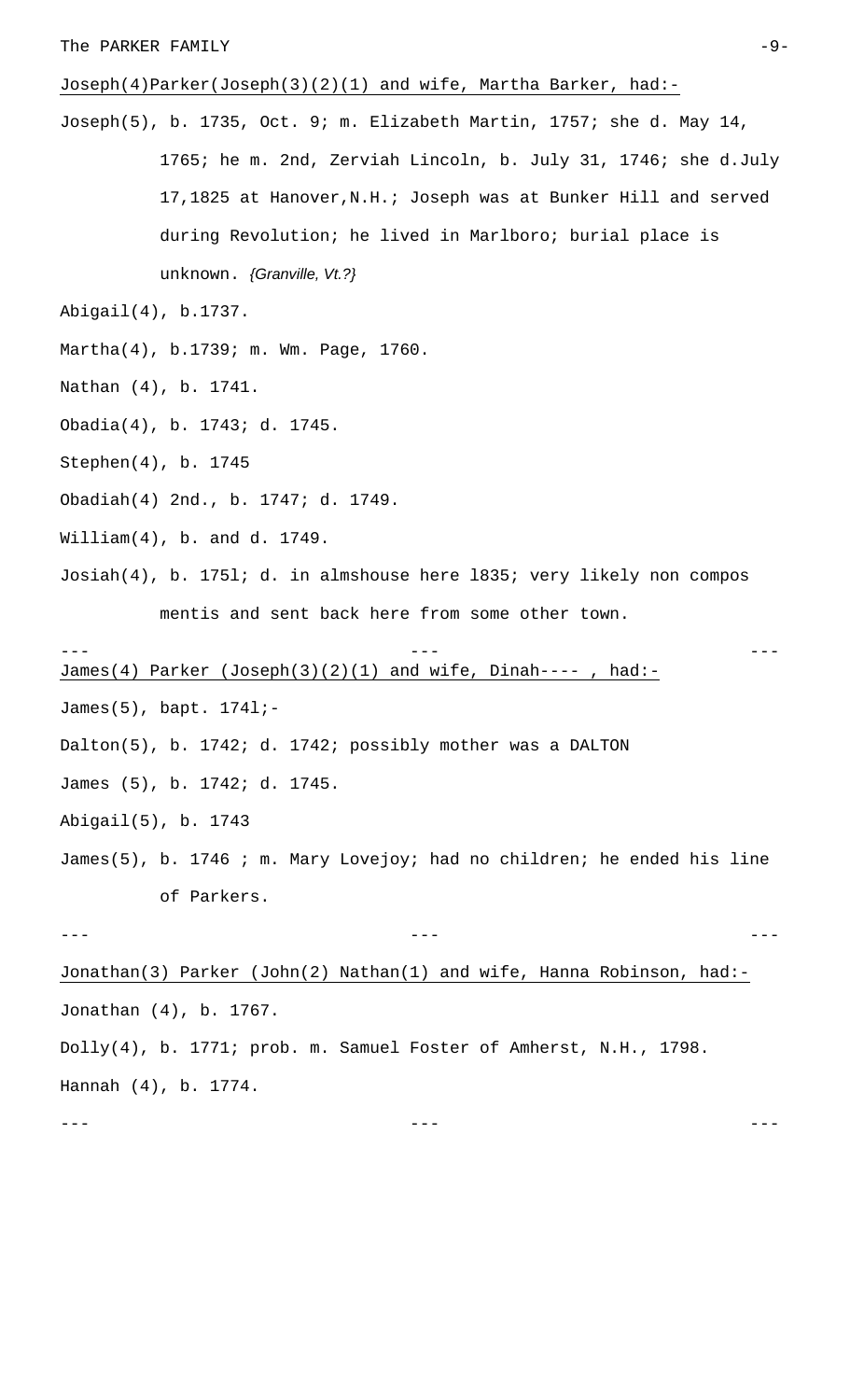John(4) Parker(Jonathan(3)John(2)Nathan(1) and Joanna Bailey, had:-

John(5), b. May 20,1783; was a trader; m. Esther Baker, daughter of Thos. Baker of Pembroke, b. June 6, 1787; d. June 29, 1824; he m. 2nd., Dorcas Emery, dau. of Joseph of Pembroke, b. Sept. 28, 1891; lived on the homestead; had:-

> Wm.(6), b. 18ll; lived in Republic, Ohio. Emily(6)  $d.y.$ Samuel(6), b. 18l4; grocer of Boston; m. 1850 Margaret Patten of AlbanY, N.Y.; had: Moses P.(7), b. 1851. Eunice S.(7), b. 1853. Wm. C. (7) Sam Thompson(7), b. 1858. Sarah Peabody(6), b. 18l8; m. Sept. 15, 1841, John Gale, trader, son of Deacon Joseph of Pembroke; went to Ohio,-Scipio and Cleveland. Joanna Bailey(6), b. ; d.y. John Bailey(6), b. 1824; d. in Republic, Ohio. Esther  $M.(6)$ , b.  $id.y.$ Emily(6) 2nd., b. 1829. Joseph Emery(6), b. 1830. Esther Melvilla(6), b. 1832; m. Thos.Holt.

Ben(5), b. Nov. 3, 1788; residence Charlestown; m. 1823 Betsy Boynton of

Meredith, N.H.; had:-

Eliza Jane (6), b. ; m. Henry F. Sweetsir of Elmira, N.Y. and Buffalo. Mary Ann(6), b. ; m. James Frothinghsm of Charlestowm. Ben Franklin(6), b. 183l; Susan Frances(6), b. 1834. Joanna Amanda(6), b. 1837. Laura Antoinette (6) Ella Gertrude (6)

Bailey(5),b.1790;m.Ruth Bailey;m.2nd.,Mercy Frost of Pembroke, N.H.;no ch.

Paul (5)

Hannah(5), d.y.

Asa (5), b. July 1797; m. Nov. 15, 1826, Ruth Holt, dau. of David Holt (son of Ben of Pembroke, from Andover); they went to Concord and lower Canada; was in Hull, 1846; later in Ill.; had:-Alonzo(6) d.y. Henry(6),b. Oct. 26, 1829; lived in Ill.

(Asa (5) was a blacksmith in Hull, Canada.)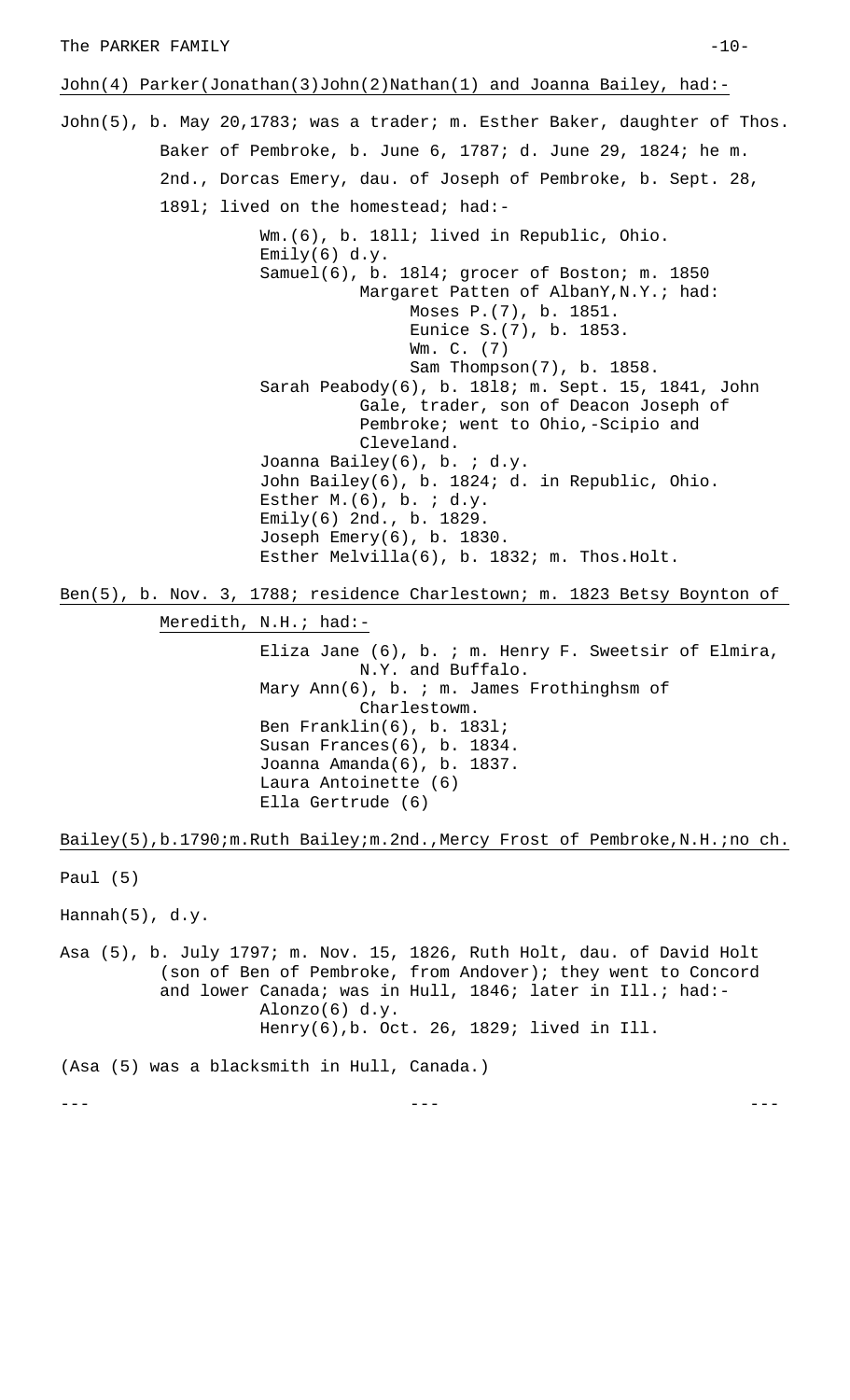THE PARKER FAMILY  $-11-$ Joseph(4)Parker{Joseph(3-2)Nathan(1) and wife, Hannah Abbott, had:- Joseph(5), b. 1756; d. 1762. Hannah(5), b. 1758; d. 1762. John (5), b. 1760. Molly(5), b. 1766. Dorcas(5), b. 1769. by wife, Lydia Chandler:- Joseph(5) 2nd., b. 1770 Jacob (5), b. 1772 Samuel (5) b. 1775. (A Joseph Parker and wife, Lydia Chandler, in 1769, were tenants of the Foster farm in West Parish.) --- --- --- Michael(4) Parker{Joseph(3-2) Nathan(1) and wife, Phebe Farrington:- Phebe(5), b. 1771; m. Israel Wood of Danvers. Michael (5), b. 1773; m. Fanny Towne, 1804; she d. 1812; he m. 2nd., Mehitabel-- . Sarah (5), b. 1774; m. John Russe of Methuen, 1802. Lydia (5), b. 1777; m. Henry Poor, 1807. Hannah (5), b. ; m. Jonathan Griffin of Plattsburg, 1805. Joseph(5), b. Jan. 18, 1782; did he m. Lydia Parker of Bi1lerica, Dec. 3, l806? --- --- --- Phineas(4)Parker(Joseph(3-2)Nathan{1) and wife, Hannah Chandler:- Phineas (5) Hannah(5), b. ; m. Capt. Dan Bartlett; he d. in Newbury, Vt., s ch. Betsy(5) Lucy(5) Sarah(5) Rebecca(5), ; m. Major Abraham Thomas of Bath, N.H.; he was a blacksmith; sold out to son Abe, Jr., 1832; 9 ch. --- --- ---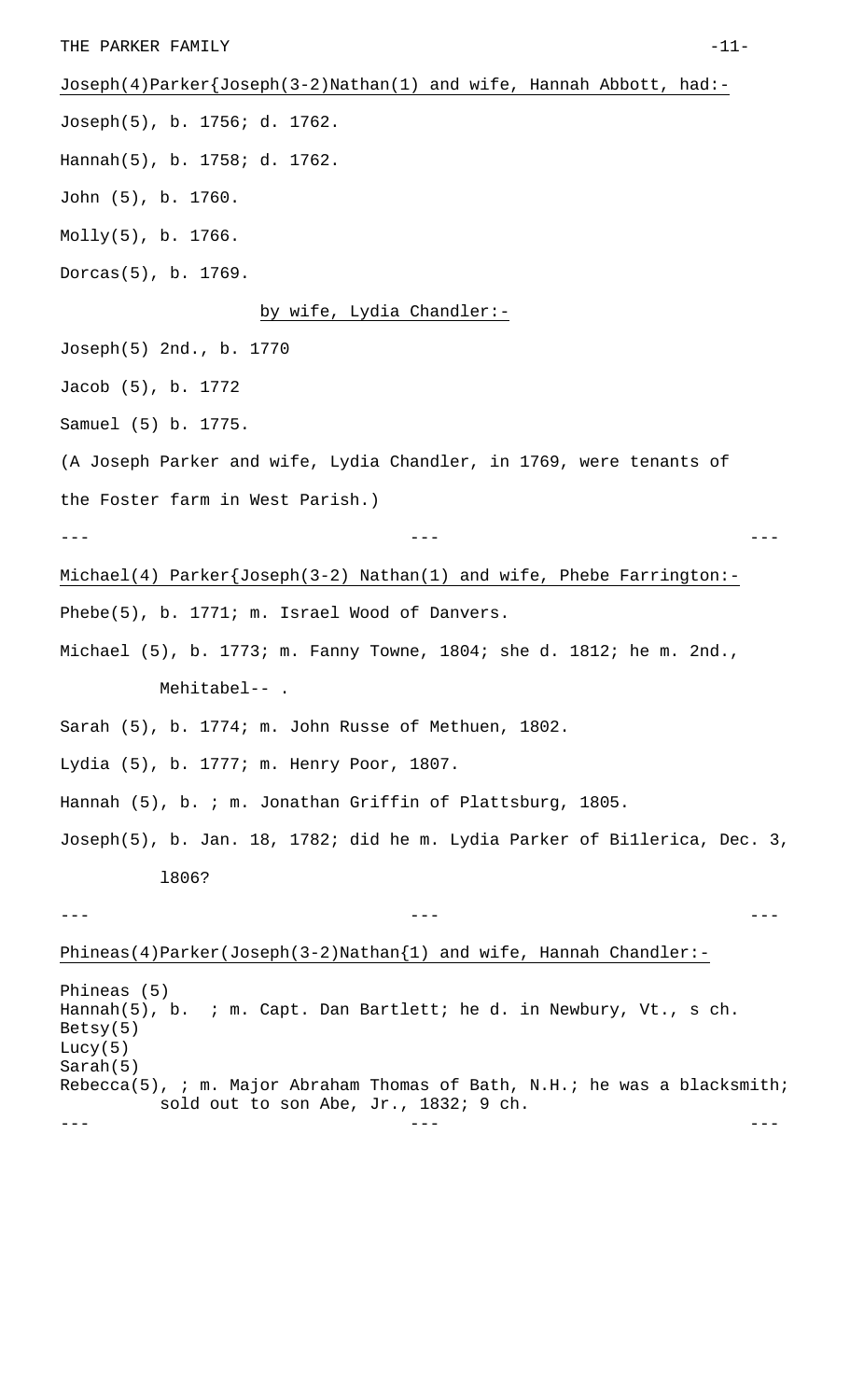Peter(4) Parker(Peter(3) Joseph(2) Nathan(1) and wife, Phebe Marble:- Phebe(5), b. 1767; m. Seth Kimball of Bradford, 1794. Serena(5), b. 1768. Peter(5), b. 1769;- Hannah (5), b. 1771; m. James Salden (?) Susannah(5), b. 1772; m. Stephen Morse of Methuen, 1800;(this is doubtful she is more apt to be the dau. of Kendall, of Dracut.) Marble(5), b. 1775. Moses(5), b.1773; d. 1797 (One of these Peters, either (4) or (5) had a military funeral, which my father recalls as a boy. Also the courting of Fanny Noyes by Parker who, being rich, fared much better with her family, than grandsir Liscomb did, while courting Fanny's sister, Rhoda. Grandsir Liscomb was poor.) --- --- --- Isaac (4) Parker (Peter(3)Joseph(2)Nathan(1) and wife, Polly, had:- Polly (5), b. 1786. Lydia(5), b. 1788; m. Joseph Parker of Billerica, 1806. Hannah (5), b. 1789. Clarissa or Sarissa (5), b. 179l; m. John Baldwin of Billerica, 1810. Almira (5), b. ; m. Richard Kimball, 1813. Isaac(5), b. 1795. Augusta (5), b. 1797; m. Enoch Stevens, 1835. Charlotte(5), b.1799; m. Dr. Stephen Hewes, 1826. Moses(5), b. 1801; d. 1828; m. Hannah Chandler, 1820. --- --- --- Joseph(5)Parker(Joseph(4-3-2-1) and wife, Elizabeth Martin, had:- Elizabeth (6), b. 1757. Elizabeth (6), b. July 21, 1758. Joseph (6), b.Apri1 17, 1760.

Abraham(6), b. June 25, 1763; went to Hebrun, N.H.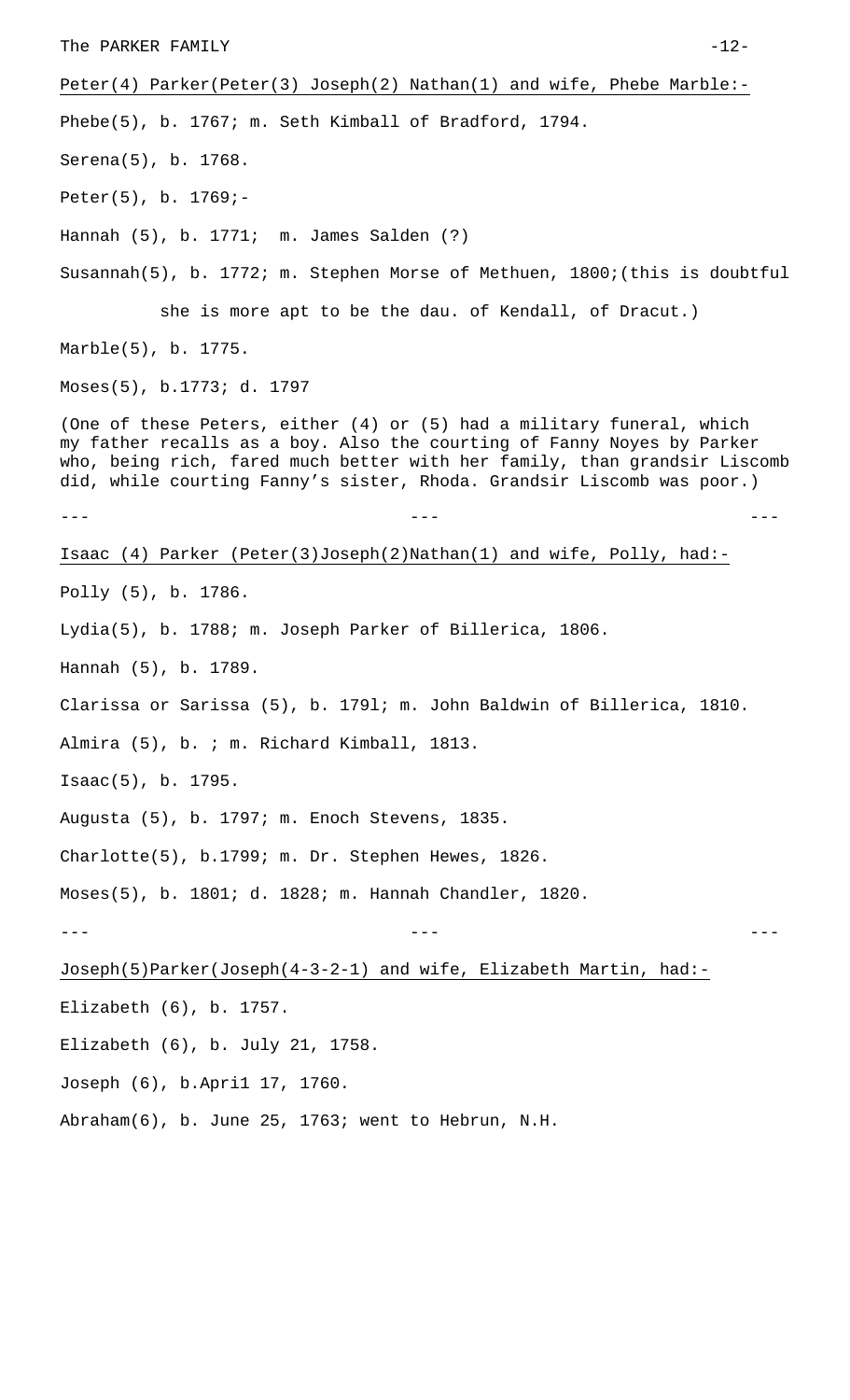The PARKER FAMILY  $-13-$ 

Children of Joseph(5)Parker(Jos.(4-3-2-1) and 2nd wife, Zerviah Lincoln:- Bethiah(6), b. March 19, 1767. Martin(6), b. March 20, 1769. Ephraim(6), b. March 16, 1771. Enos (6), b. June 4, 1773. Joshua(6), b. March 9, 1775. John(6), b. Feb. 25, 1777. Nathan(6), b. April 3, 1778. Stephen(6), b. Nov. 22, 1780 at New Marlboro.,N.H. Jonathan(6), b. Oct. 13, 1782; d.y. Lemuel (6), b. Feb. 12, 1786. --- --- --- The following were recorded in Boxford, where they went to church. Enoch(5)Parker(Asa(4)Ben(3)John(2)Nathan(1) and wife,Elizabeth Chandler:-Olive (6) b. ; m. Phineas Hardy of Groveland; he d. 1854 age 68; she d. at 76; had 7 ch. Elizabeth(6), b. ; m.John Marble of Bradford, a stone-cutter; d. at 67; left 1 child. Enoch (6), b. ; Capt.; lived in North Andover on homestead; a carpenter; d. May 1828 at 45. Mehitabel(6), 1795; unm; d. at 38 while on a visit at Bradford. Sarah (6), b. in Concord, N.H. April 23, 1787; was a teacher 7 years; kept a shop in Andover and Lowell, 14 years; had a Corporation Boarding house in Lowe11, 1865- the Suffolk Corp. Apphia(6) John(6) ; lived on homestead in No. Andover; Col., farmer; m. Sophia Gage of Andover; 2 ch. Moses (6), b. May 5, 1797; m. Dec. 26 ,1820,Dorcas Ballard Chandler, b April 1, 1800, dau. of Joshua Chandler and w. Dorcas Foster; he d. in Charlestown, Jan. 14, 1841; she d. Dec. 13, 1867; had: Dorcas Caroline (7), b. 1821; d. Oct. 15, 1822.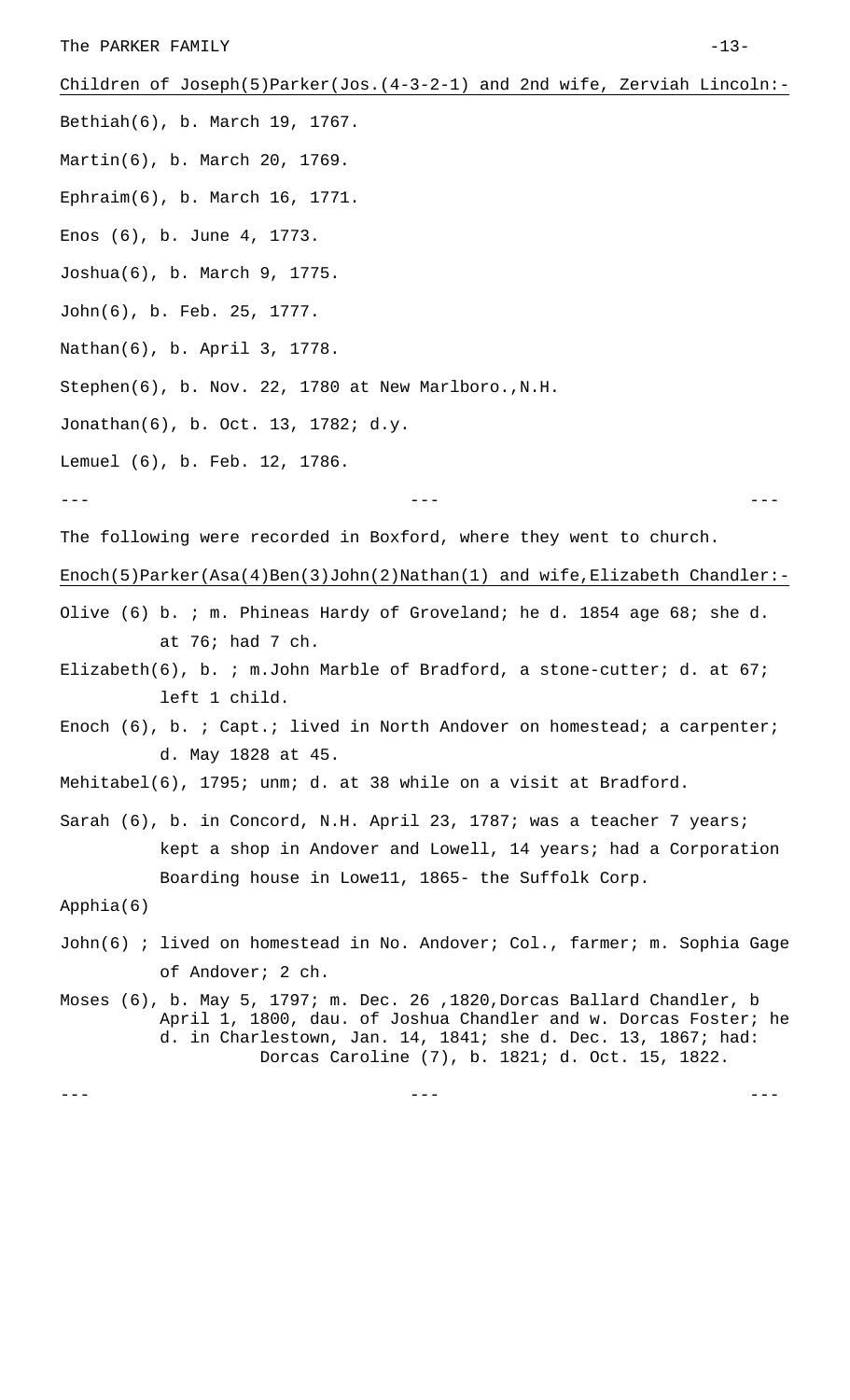### The PARKER FAMILY  $-14-$

Joseph(5)Parker(Michael(4)Jos.(3-2)Nathan(1) and w. Lydia Parker,had:- Joseph(6), b. Oct 11, 1807; d. Jan. 13, 1809.

Arabella(6), b. July 21, 1809; m. Sept.15, 1833 Bethie1 T. Cross of Oxford, N.H.; lived in Lowell and Roxbury; he d. 1877; she lived with brother, Charles.

Joseph Augustus(6), b.Oct. 15, 18ll; d. Apri1 15, 1818.

Charles Addison(6), b. July 18, 1813; was sea capt. of Hingham.

- Isaac Stillman(6), b. Oct. 23, 1815; m. Mary Ann Stevens(or STEARNS) of Lowell; lived there a time; died in Sacramento, Cal., March 23, 1850.
- Mary Jane (6), b. Sept. 4, 1817; m. Dec. 23, 1848, Bethie1 A. Clark of Oxford, N.H.; moved to Lowell and Hingham; d. Nov. 25, 1877. Harriet(6), b. April 29, 1820; m. May 12, 1847, Francis H. Nourse of

Bolton; lived in Lowell and Winchester. Charlotte(6), b. May 2, 1822; d. Jan. 7, 1831. --- --- ---

Michael(5) Parker(Michael(4)Jos.(3-2)Nathan(1) and wife,Fanny Towne,had:- Fanny (6), b. 1806; m. Caleb Abbott, Jr., 1835. Peter(6), b. 1807; m. Sally Lovejoy, 1831; d. 1832. Rosina(6), b. 1809; m. Seth Kimball, 1831. Nathan(6), b.18l0; m. Mary Parker of Lowell, 1836 (?). Elbridge (6), b. and d. 1812.

# by 2nd wife, Mehitabel:-

Mehitabel (6), b. 1817; m. Joshua Thwing of Danvers, 1839. Rebecca (6), b. 1821; d. 1839. Mary Ann (6), b. 1825.

####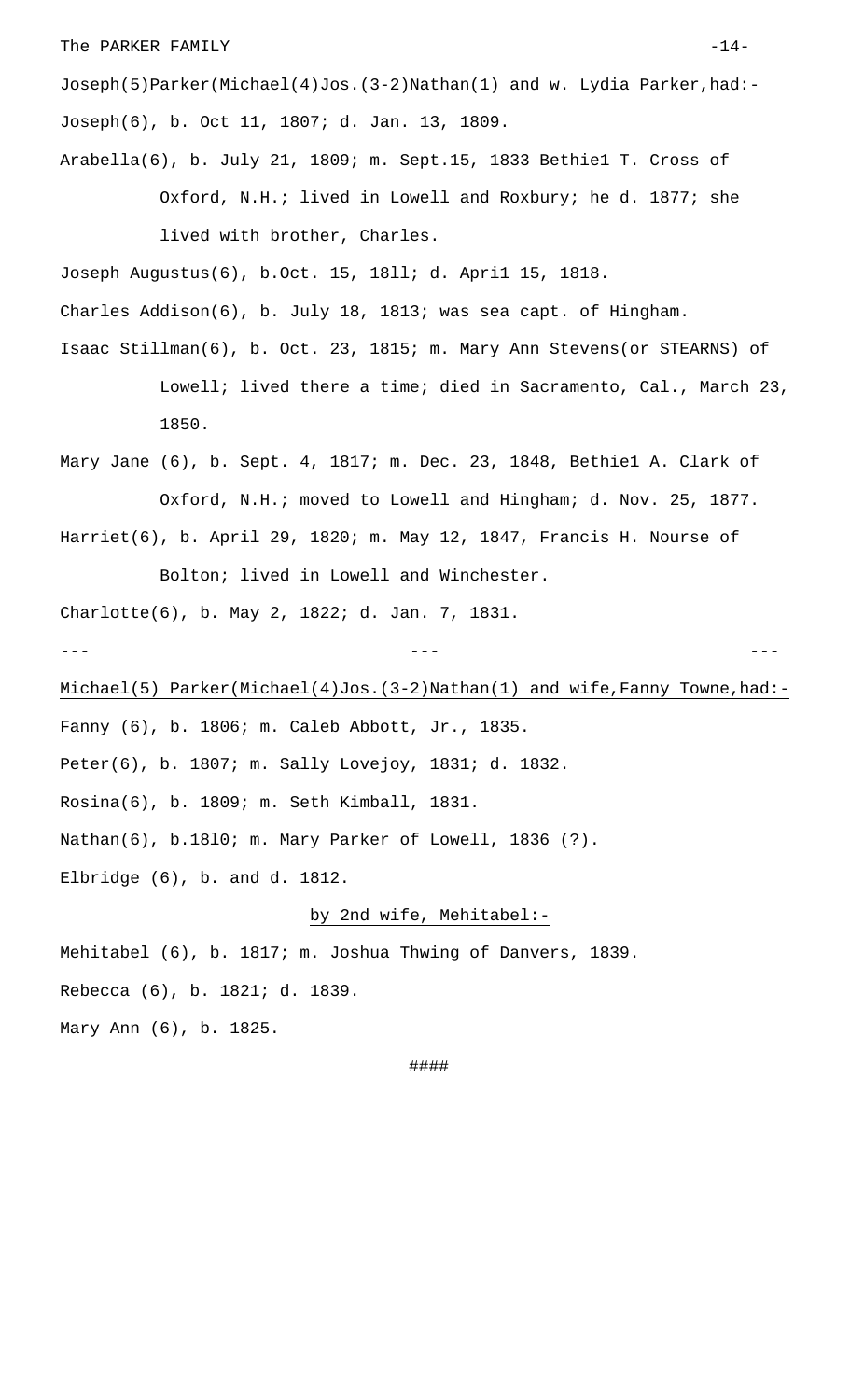### The PARKER FAMILY  $-15-$

Joseph Parker came to Andover from Newbury, with his brother Nathan. They were perhaps elderly nephews of the Rev. Thomas Parker, and grandsons of Rev. Robert Parker of England, and allied to the family of Rev. John Woodbridge and to that of Rev. James Noyes of Newbury.

Nathan Parker was a scrivener. Joseph was a millwright, his family holding for several generations the valuable privilege now in possession of "Moses Stevens and Sons" in North Andover.

The wife of Joseph was non compos in her old age and one of their sons and some of the Stevens boys, sons of John(1) Stevens, whose wife called Joseph Parker "brother", were not all right. The facts, as studied in later generations, indicate that Mary Parker was born Stevens and was a sister to John Stevens. No Parker line save this one shows degeneracy and the history of the Stevens family favors the theory.

Joseph(2) Parker, the son of Nathan(1), is usually called "innholder". He was a man of marked ability and character under whom the estate gained much.

Joseph (3) Parker, son of Joseph(2) Nathan(l) married Mary Emery, who died in 1735 and he very inconsiderately married for a second wife, Martha Johnson, daughter of Timothy (3) Johnson and wife, Katherine Sprague. To sort out the children of this Martha (Johnson) from those of the Martha Barker who married his cousin Joseph, of the Joseph(1) line, has been a task.

The descendants of Joseph Parker of Barre, Mass. claim that he went to Barre from Andover. This Joseph died some place unknown to his family. He was a soldier at Bunker Hill, of which scrap the family possesses a powder-horn engraved with his record. "CAMBRIDGE. May 26<sup>th</sup> (owned by A.X. Parker, Potsdam, N.Y.) 1775.Joseph:Parker: HIS: HORN."

###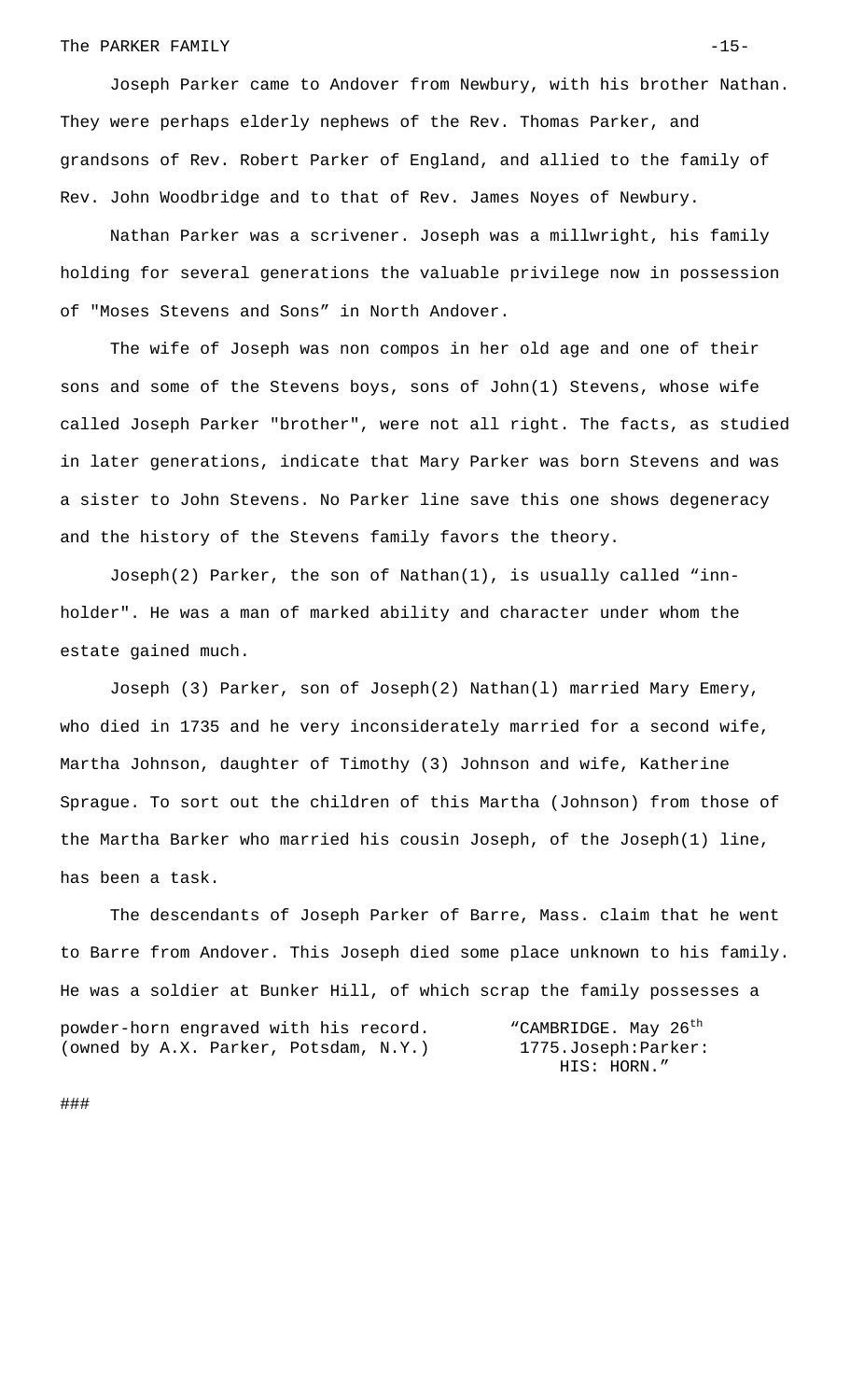| PARKER FAMILY                                                                                                                                                                                                                                                                                    |                                                                                                                                                                                                  |
|--------------------------------------------------------------------------------------------------------------------------------------------------------------------------------------------------------------------------------------------------------------------------------------------------|--------------------------------------------------------------------------------------------------------------------------------------------------------------------------------------------------|
|                                                                                                                                                                                                                                                                                                  |                                                                                                                                                                                                  |
| Abbott, Galeb, Jr. 14<br>, Hannah 811<br>Austin, Parah    4<br>Ayer, Mary 1 3                                                                                                                                                                                                                    | Gage, Elizabeth 56<br>Gale, John  10<br>Griffin, Jonathan 11<br>Gyle, Mr.    2                                                                                                                   |
| Bailey, Joanna $710$<br>Baker, Esther 10<br>Baldwin, John 12<br>Barker, Martha 69<br>Bartlett, Dan'l, Capt. 11<br>Bodwell, Daniel  4<br>Boynton, Betsy 10<br>Bridges, Elizabeth  . 2 4<br>$B_{\text{rown}}$ , Hannah 35<br>Bunker Hill  15<br>Chadwick, Parah 5 7<br>Chandler, Dorcas Ballard 13 | Hardy, Phineas  13<br>Hewes, Stephen, Dr. 12<br>Hovey, Mary $7$<br>Hutchinson, Samuel 2<br>$Ilsley, Enoch \ldots \ldots \ldots \ldots \ldots$<br>Indians  2<br>Ingalls, Phebe57<br>Innkeeper   3 |
| $,$ Elizabeth 13<br>11<br>, Hannah 81112<br>11<br>, Lydia 11<br>Clark, Bethiel A.  14<br>Cross, Bethiel 14                                                                                                                                                                                       | Johnson, Martha 5 8                                                                                                                                                                              |
| Davis, $#$ sther $4$ 6<br>Deeds  68<br>Devereaux, Susan 4<br>, Susanna (Hartshorn). 2<br>Emery, $\frac{D}{N}$ orcas  8                                                                                                                                                                           | $\overset{\text{Kumball}}{\text{''}}$ , $\overset{\text{Richard}}{\text{5eth}}$ 12<br>Lincoln, Zerviah  9 13<br>Lovejoy, Mary 9<br>Sally 14<br>IVI                                               |
| F<br>Farnum, John  3<br>Farrington, Phebe 811<br>Ford, $Mary$ 8<br>Foster, Samuel   9<br>Frost, Mercy  10<br>Frothingham, James 10<br>, Hannah 57<br>, Lydia 356                                                                                                                                 | Marble, Cyrus  6<br>Mitchell, Abigail 4 6<br>Morse, Stephen  12<br>Notes 15<br>Nourse, Francis H. 14<br>Noyes, Phebe    7                                                                        |
|                                                                                                                                                                                                                                                                                                  |                                                                                                                                                                                                  |